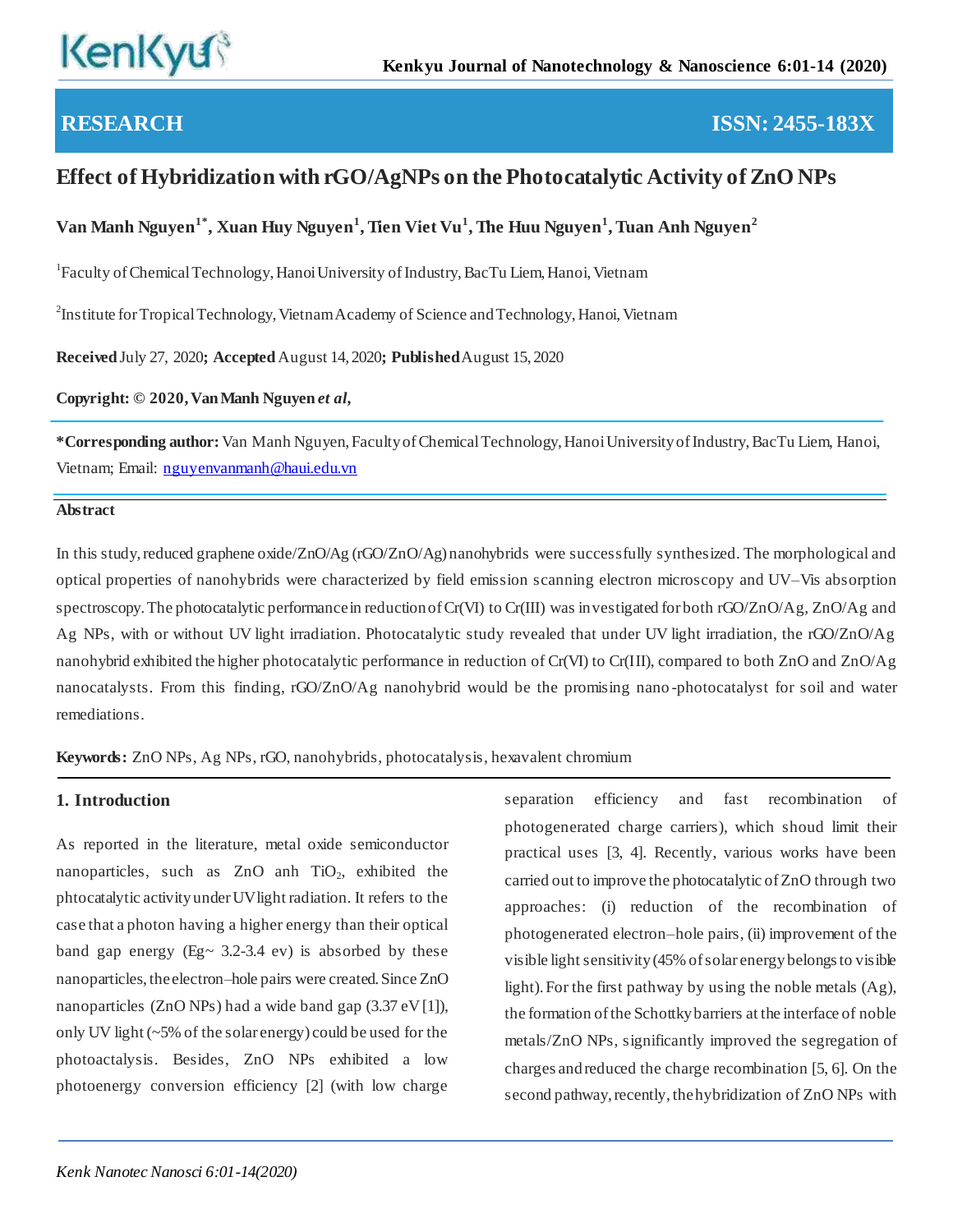noble metals (Au, Ag, Pd,) defeated strongly the larger band gap of ZnO NPs [7,8]. In this regard, the energy level alignment between the ZnO NPs was combined at the heterojunction. In these nanohybrids, the noble metal nanoparticles (gold and silver) exhibit localized surface Plasmon resonance (LSPR) absorption in visible light which can have significant impact at the heterointerfaces.

Recently, 2D material-supported catalysts have been significantly developped [9] due to their well-defined and precisely located nanocatalytic centers. Among the 2D materials, the reduced graphene oxide (rGO) has been considered as the best promising matrix by having excellent properties (zero band gap, high transmittance, high electron conductivity, larger specific surface area, higher thermal/chemical stability…). As reported in the literature, for the photocatalytic and photoresponsive applications, hybridization with rGO provided many advantages. For exemple, Han et al. [10] found that  $MoS_2/TiO_2/graphene$ nanohybrids enhanced light absorption and efficient charge separation properties, by increasing both active adsorption sites and photocatalytic reaction centers. Huang et al. [11] reported that their  $MoS_2$ /graphene nanohybrid had the superior photoresponse activities (under sunlight irradiation) in contrast with bare  $MoS<sub>2</sub>$  and graphene. The authors indicated that this enhanced photoresponsivity could be attributed to the improved light absorption, strong light–matter interaction and the extremely efficient charge separation.

In case of ZnO-based nano-photocatalysts, by having large specific surface area and fast electron transport [12,13], reduce graphen oxit (rGO) has been considered as promissing materials to transmit effectively the photo-generated electrons of ZnO NPs and then prevent the recombination of photogenerted electron–hole pairs, then improve significantly catalytic efficiency in the rGO/ZnO nanohybrids [14-17].

By a one-step solvothermal method, Yu et al. [18] synthesized Ag–ZnO/rGO nanocomposites .Compared to ZnO, Ag–ZnO and ZnO/RGO nanocatalysts, these Ag–ZnO/RGO nanocomposites exhibitedthe higher photocatalytic performance in degrading methylene blue [22].

As reported, chromium in the hexavalent oxidation state is toxic and carcinogenic. Hexavalent chromium (Cr(VI)) has been found as pollutant in soils, groundwaters, and waste materials. As sodium dichromate, Cr(VI) is used in the chemical industry (producing pigments, wood treatment, tannery products, corrosion inhibitors…). Assadi et al. [19] reported the photocatalytic reduction of Cr(VI) to Cr(III) in aqueous solutions using the ZnO NPs under UV irradiation.

In this study, the hybridization of ZnO NPs and AgNPs/rGO are expected not only to simply combine property of single components, but also to significantly enhance the photocatalytic property of ZnO. Thus, this work aims to present the role of rGO in enhancing the photocatalytic activity of both ZnO NPs and ZnO/Ag nanohybrid.

## **2. Materials and Methods**

### **2.1 Synthesis of ZnO/Ag nanohybrid**

To synthezise the ZnO/Ag, the procedure is below:

- Adding  $10.95g$   $Zn(O_2CCH_3)2(H_2O)$  and  $0.255g$ AgNO3 into an 500 mL Erlenmeyer flask,
- Adding 140mL etylene glycol into the mixture, then magnetically stirring (800 rpm) during 60 minutes at 70 oC.
- Adding gradually 20 mL 0.5 M NaOH, then magnetically stirring during  $4$  hours at 70 $^{\circ}$ C.
- The ontained mixture is then transferred in to the autoclave (60 oC during 20 hours)
- The obtained mixture is then centrifuged at 4,000 rpm during 30 minutes
- Collecting the precipitation and rinsed by deionized water/etanol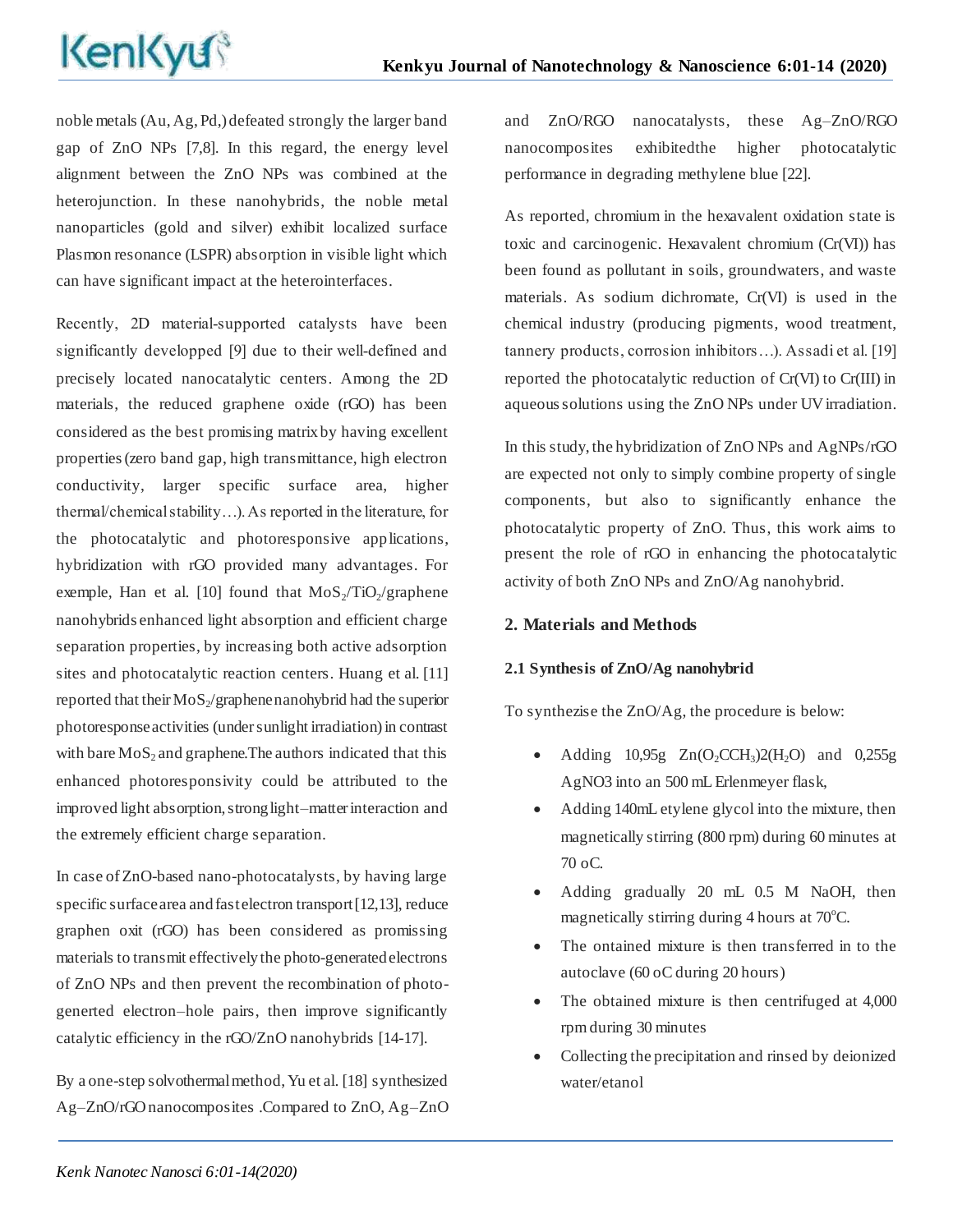

 Final product is then collected and dried at 60˚Cduring 8 hours in air.

# **2.2. Synthesis of GO**

To synthezise the GO, the procedure (Hummer's method [20]) is below:

- Adding 1g graphite and  $0.5g$  NaNO<sub>3</sub> into an 500 mL Erlenmeyer flask,
- Adding 50 mL  $H_2SO_4$  (98%) into the mixture.
- Keeping flask in the ice batch, then magnetically stirring (800 rpm) during 15 minutes.
- Adding gradually  $10g$  KMnO<sub>4</sub>, then magnetically stirring during 60 minutes
- Magnetically stirring during 60 minutes at  $35^{\circ}$ C
- Adding 100 mL distilled water into the flask, then magnetically stirring during 30 minutes at  $90^{\circ}$ C
- Adding gradually 10 mL  $H_2O_2$  (30%) and HCl  $(0.1M)$  to remove the residual KMnO<sub>4</sub>
- The obtained mixture is then centrifuged at 4,000 rpm during 25 minutes
- rGO product is then collected and dried at 60˚C in air.

## **2.3. Synthesis of ZnO/Ag/rGO nanohybrids**

To synthezise the rGO/ZnO/Ag, the procedure is below:

- Adding 10,95g  $Zn(O_2CCH_3)_2(H_2O)$ , 0,255g AgNO<sub>3</sub> and 0,06g GO into an 500 mL Erlenmeyer flask,
- Adding 140mL etylene glycol into the mixture, then magnetically stirring (800 rpm) during 60 minutes at  $70^{\circ}$ C.
- Adding gradually 20 mL 0.5 M NaOH , then magnetically stirring during 4 hours at 70 oC.
- The ontained mixture is then transferred in to the autoclave  $(60^{\circ}$ C during 20 hours)
- The obtained mixture is then centrifuged at 4,000 rpm during 30 minutes
- Collecting the precipitation and rinsed by deionized water/etanol
- Final product is then collected and dried at 60˚C during 8 hours in air.

## **2.4. Characterization**

FESEM and EDX Chracterization Field Emission Scanning Electron Microscopy S 4800 (Hitachi, Japan). The coating surface was coated with a very thin carbon layer to avoid the charging effect caused by nonconductive nature of coatings.

UV–Vis spectra were obtained using a LAMBDA™ 35 spectrophotometer (PerkinElmer, Waltham, MA, USA) in absorbance mode.

## **2.5. Photocatalytic activity evaluation**

## **2.5.1. Photocatalytic reduction of Cr(VI) to Cr(III) test**

For the test of photocatalytic reduction of Cr(VI) to Cr(III), the procedure is below:

- Adding 0,1g nanomaterials into 100mL Crom(VI) solution  $(K_2Cr_2O_7)$ , with the known concentration and pH.
- The mixture then covered and kept in dark, then magnetically stirring (500 rpm) during 30 minutes for the reaction before UV irradiation
- The mixture then moved to the UV chamber (UVA-340 / 15W : 4 Lamps), during 140 minutes, under magnetically stirring (6,000 rpm).
- -The obtained mixture is then centrifuged, removed the precipitation, before the solution was subjected to UV-vis spectroscopy.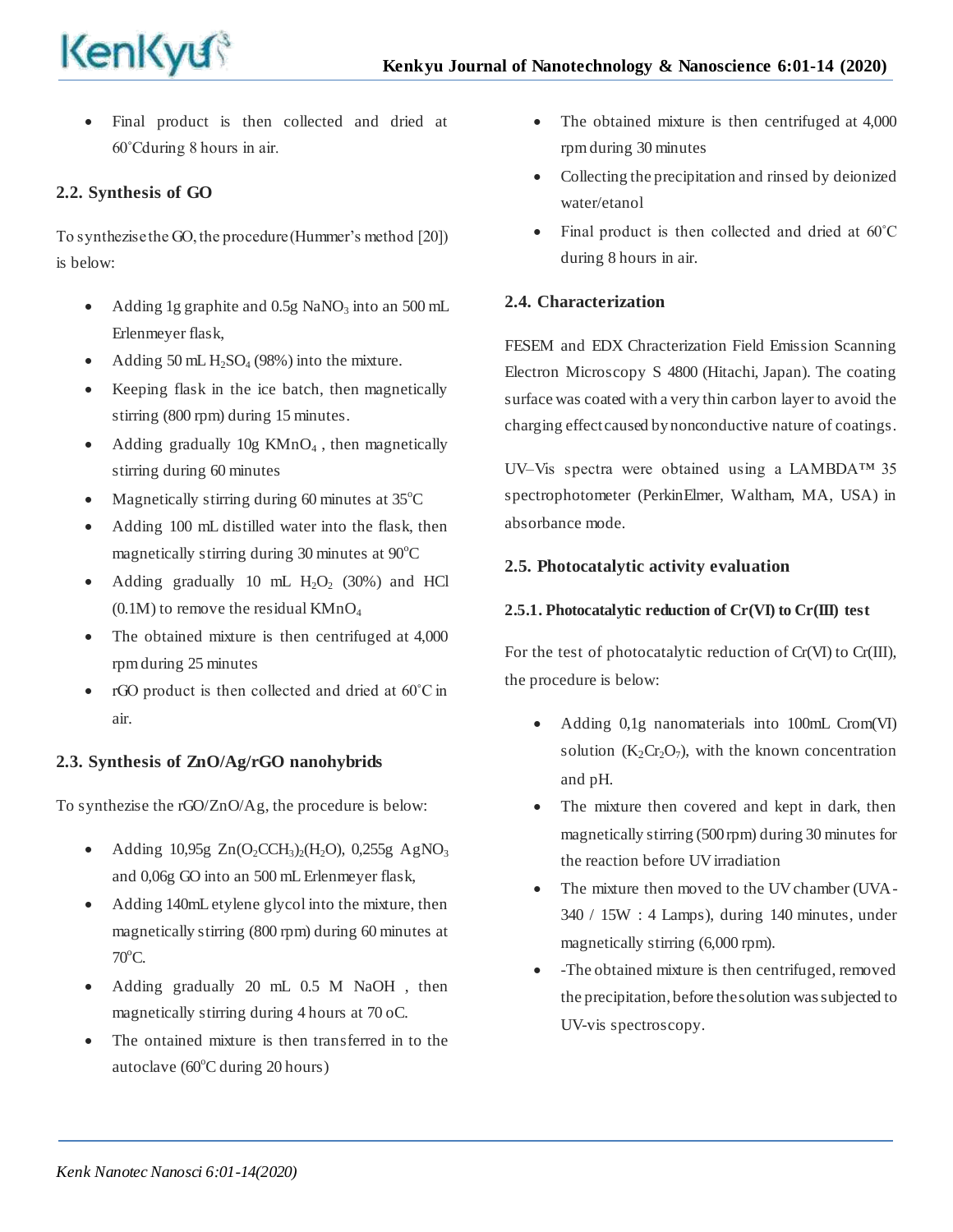### **2.4.2. Quantifying Cr6+ concentration in solution**

The ultraviolet (UV)-visible absorbance spectroscopy is a proven techique for accurately detecting hexavalent chromium in aqueous solutions [21, 22]. In this work, Spectroscopy LAMBDA 35 (USA) was used for hexavalent chromium quantification.

Potassium dichromate  $(K_2Cr_2O_7$  analytical grade, Sigma Aldrich) was used to prepare a Cr(VI) stock solution of 1 g/L. Vissibly, the color of an aqueous Cr(VI) solution is yellow. Standard solutions were made by diluting aliquots of this stock solution with deionized water.By testing 7 standard Cr(VI) aqueous solutions of  $K_2Cr_2O_7$  (10 mg/L to 70 mg/L, pH =7), a calibration curve was established to correlate theoptical density at the characteristic peaksand the Cr6+ concentration.

As seen in this Figure 1, there are two absorbance wavelengths of Cr(VI) absorptionlays at 260 nm and 373 nm. At 260 nm peak of charge transfer transition between O and Cr(VI) is observed [23].

However this absorption bandis generally not used for Cr(VI) quantification [21]. Then the absorption wavelength of 373 nm is generally used in other published works [23-27].

In this study, we use the charateristic band at 373 nm for quantifying Cr(VI) concentration in solution. The calibration curve was then used to determine the Cr(VI) concentration after treatments (at  $\lambda$  =373 nm, Figure 1). As shown in Figure 2, the calibration curves established with these standard solutions of Cr(VI) showed a strong linear correlation between the Cr(VI) concentration and optical density (with a very high Rsquare value of 0.999).



**Figure 1:** UV-visible spectra of 7 standard Cr(VI) aqueous solutions at pH = 7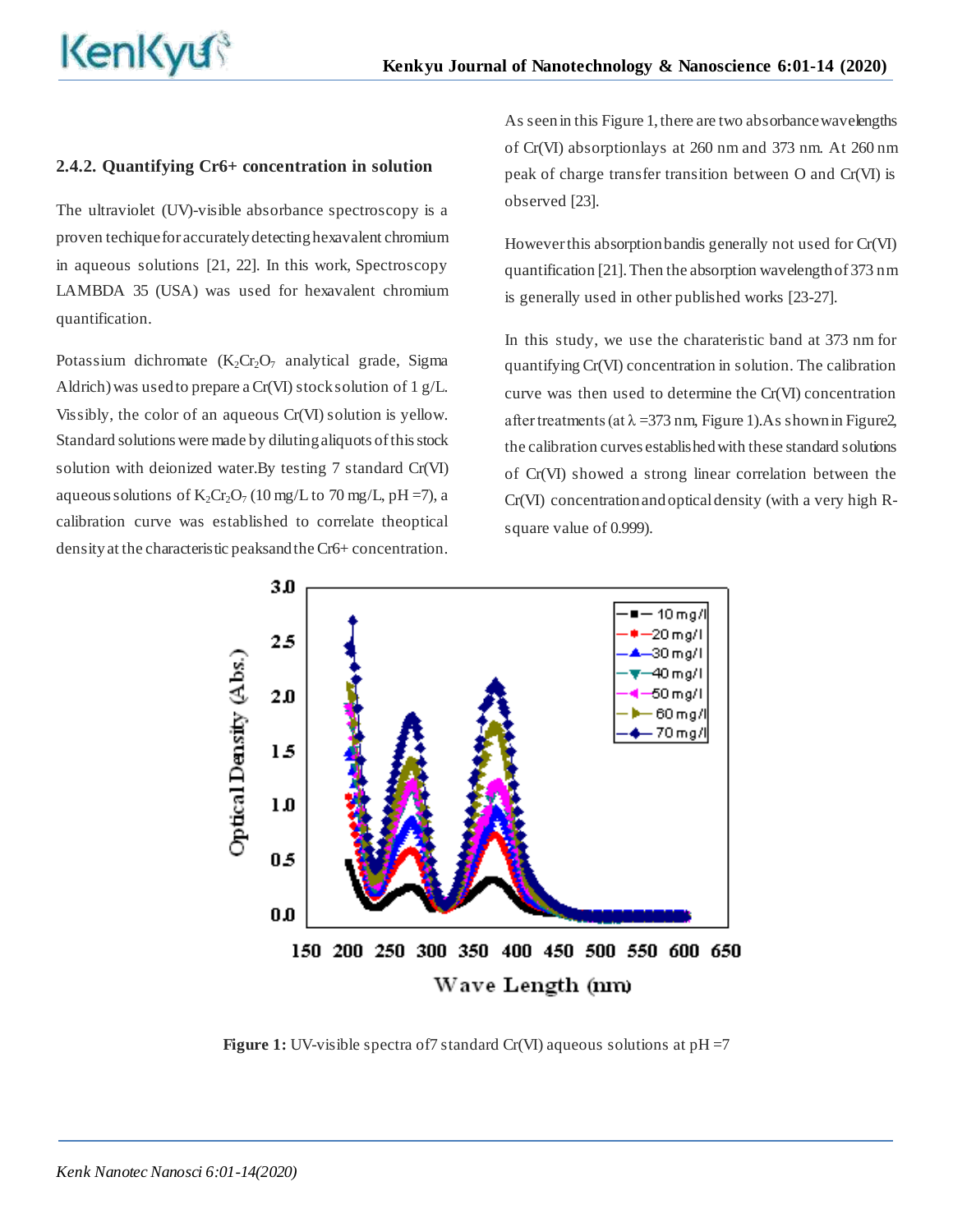



**Figure 2:** Calibration curve in Cr (VI) aqueous solutions at  $\lambda = 373$  nm.

The efficiency in reduction of Cr(IV) can be calculated by following equation:

Efficiency (H) % = 
$$
\frac{A_0 - A_i}{A_0} = \frac{C_0 - C_i}{C_0} \times 100\%
$$

Where:

A0 : Optical density for the initial solution (before treatment)

Ai : Optical density for the final solution (after treatment)

C<sub>0</sub>: Initial Cr(VI) concentration (mg/L)

 $C_i$ : Final Cr(VI) concentration (mg/L)

### **3. Results and Discussions**

**3.1. Characterization of ZnO NPs, ZnO/Ag and rGO/ZnO/Ag nanohybrids**

Figures 3-5 show the electron microscopy images of ZnO NPs, ZnO/Ag nanohybrid and rGO/ZnO/Ag nanohybrids, respectively. As seen in Figure 3, SEM images showed the ZnO hexagonal rods (~100-150 nm). Whereas, in Figure 4 as compared to Figure 3, the avarage size of ZnO/Ag nanohybrid is higher than that of ZnO NPs. A possible explanation is that AgNPs might act as the nucleus for formation/synthesis of ZnO during hybridization.

Figure 6 presents the EDX measurement for rGO/ZnO/Ag nanohybrid. EDX data confirmed the presence of AgNPs in the nanohybrids. Combination Figures 5 and 6 indicated that ZnO/Ag nanohybrids was dispersed into rGO matrix.

To verify the hybridization of ZnONP and AgNPs, UV-vis spectra are collected for the aqueous solutions containing ZnO NPs and ZnO/Ag nanohybrids. Figure 7 presents the UVvisible spectra of ZnO NP and Ag/ZnO nanohybrids dispersed in water. As can be seen in Figure 7, the absorption band for pure ZnO is observed in the UV region (at  $\sim$ 270 nm), whereas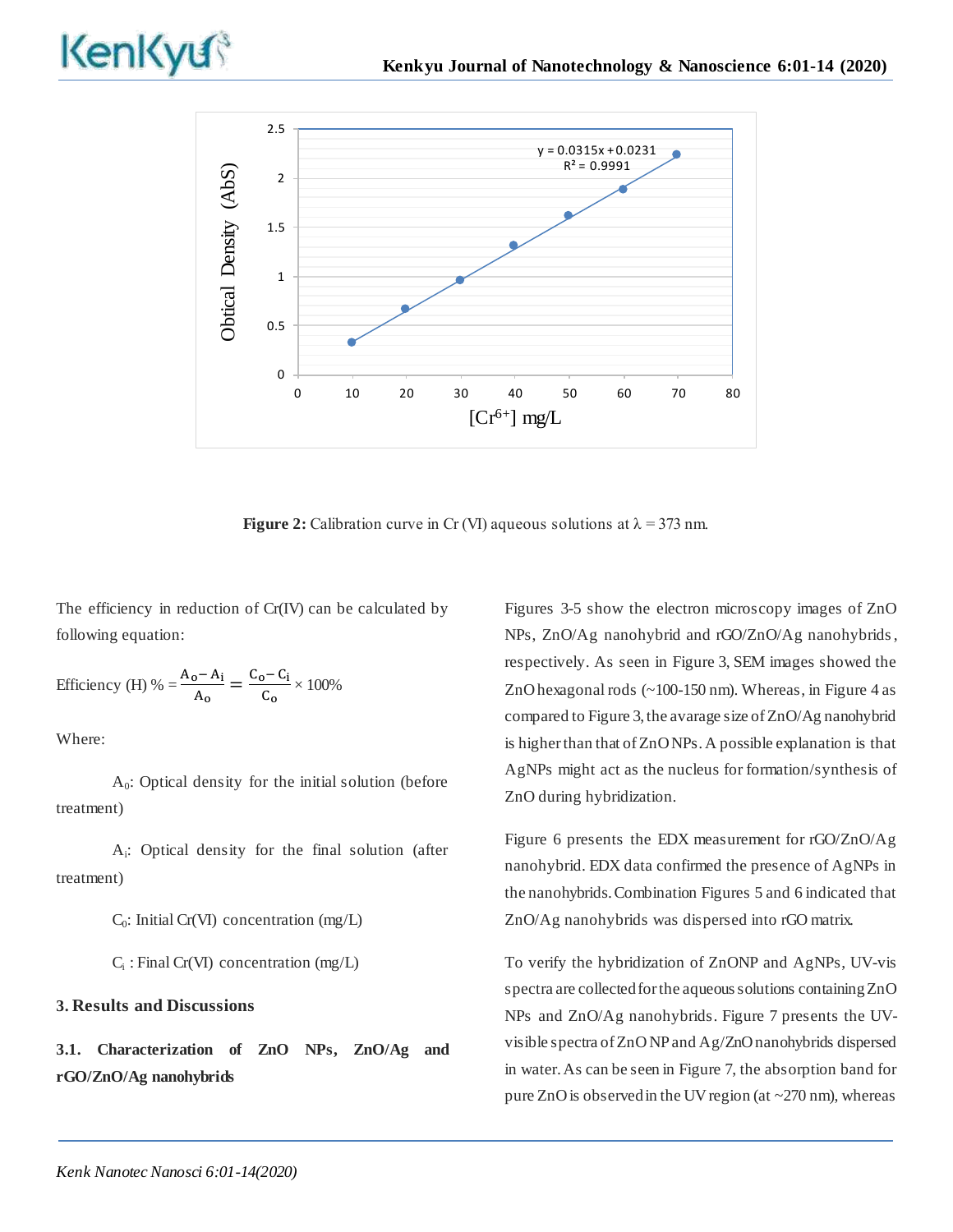it was shifted to the visible region for Ag/ZnO nanohybrids due to the contribution of the AgNPs localized surface Plasmon resonance (LSPR) absorption at 375 nm. Please note that the average size of ZnO NPs is slightly smaller than that of Ag/ZnO nanohybrids (by this method for their synthesis) as shown in Figures 3 and 4.



(a)



(b)

**Figure 3:** FE-SEM image of ZnO nanoparticles. Magnification: a)  $\times$  100,000; b)  $\times$  150,000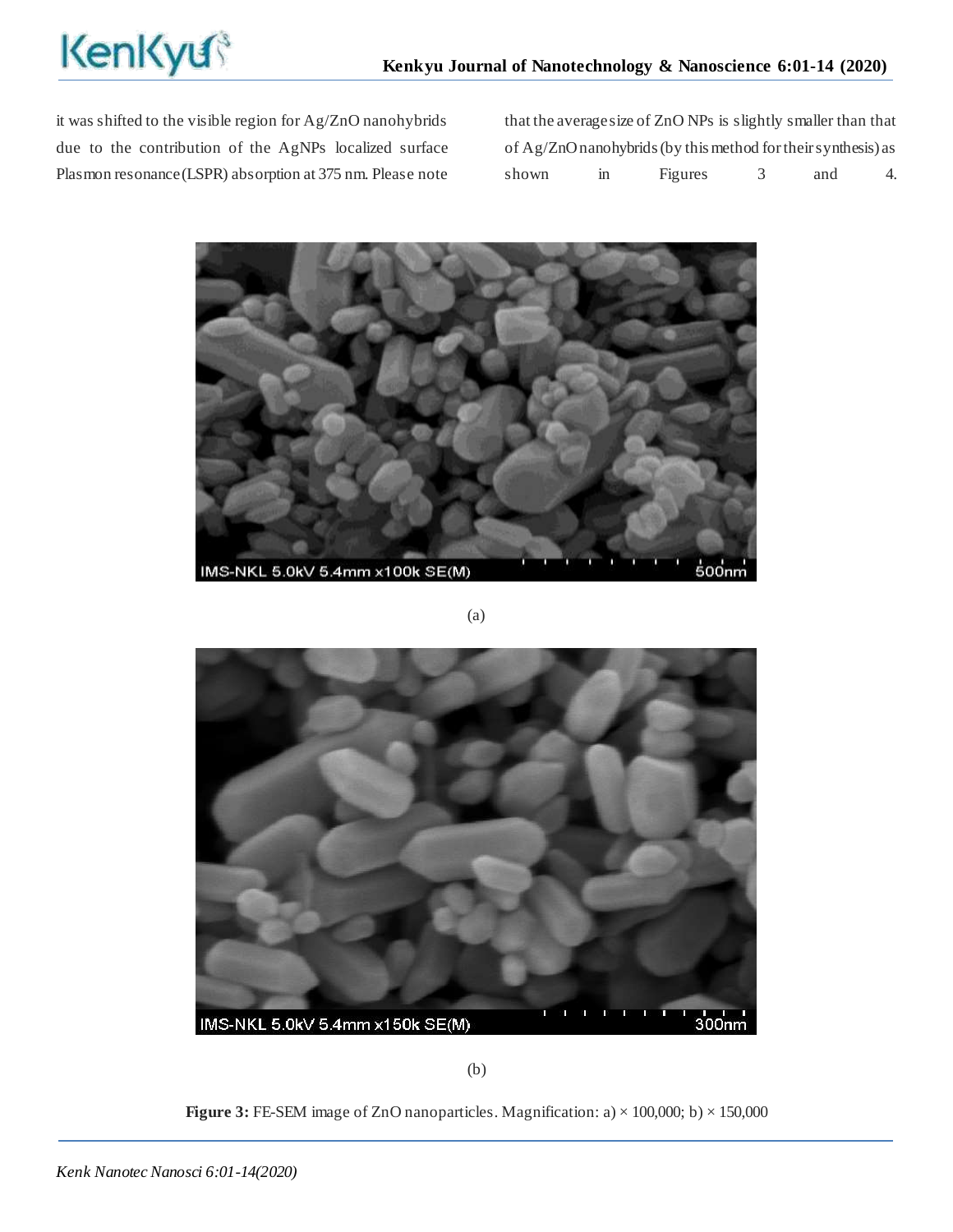

(a)



(b)

**Figure 4:** FE-SEM image of ZnO/Ag nanohybrids. Magnification: a) × 100,000; b) × 150,000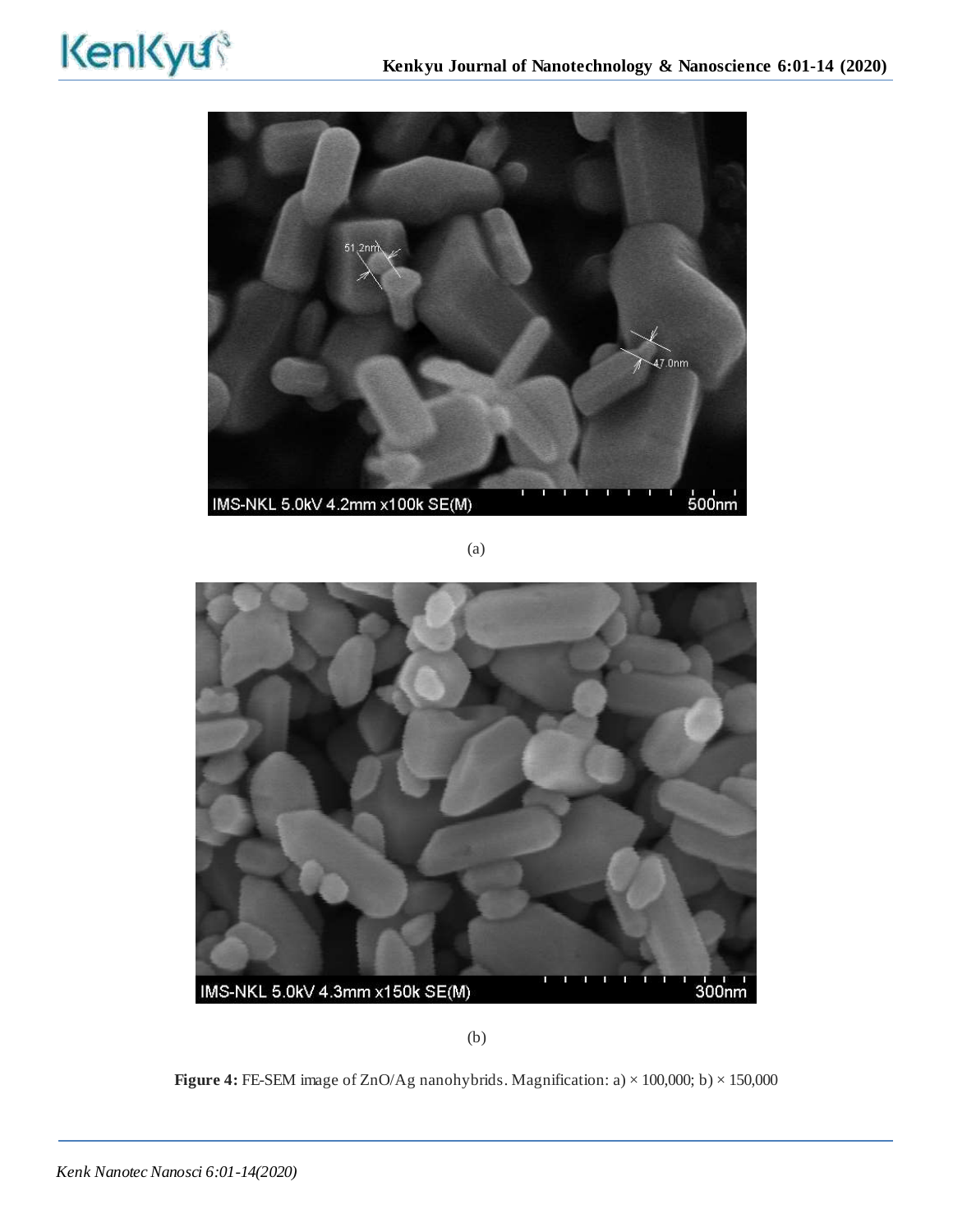

(a)



(b)

**Figure 5:** FE-SEM image of rGO/ZnO/Ag nanohybrids. Magnification: a) × 50,000 b) × 100,000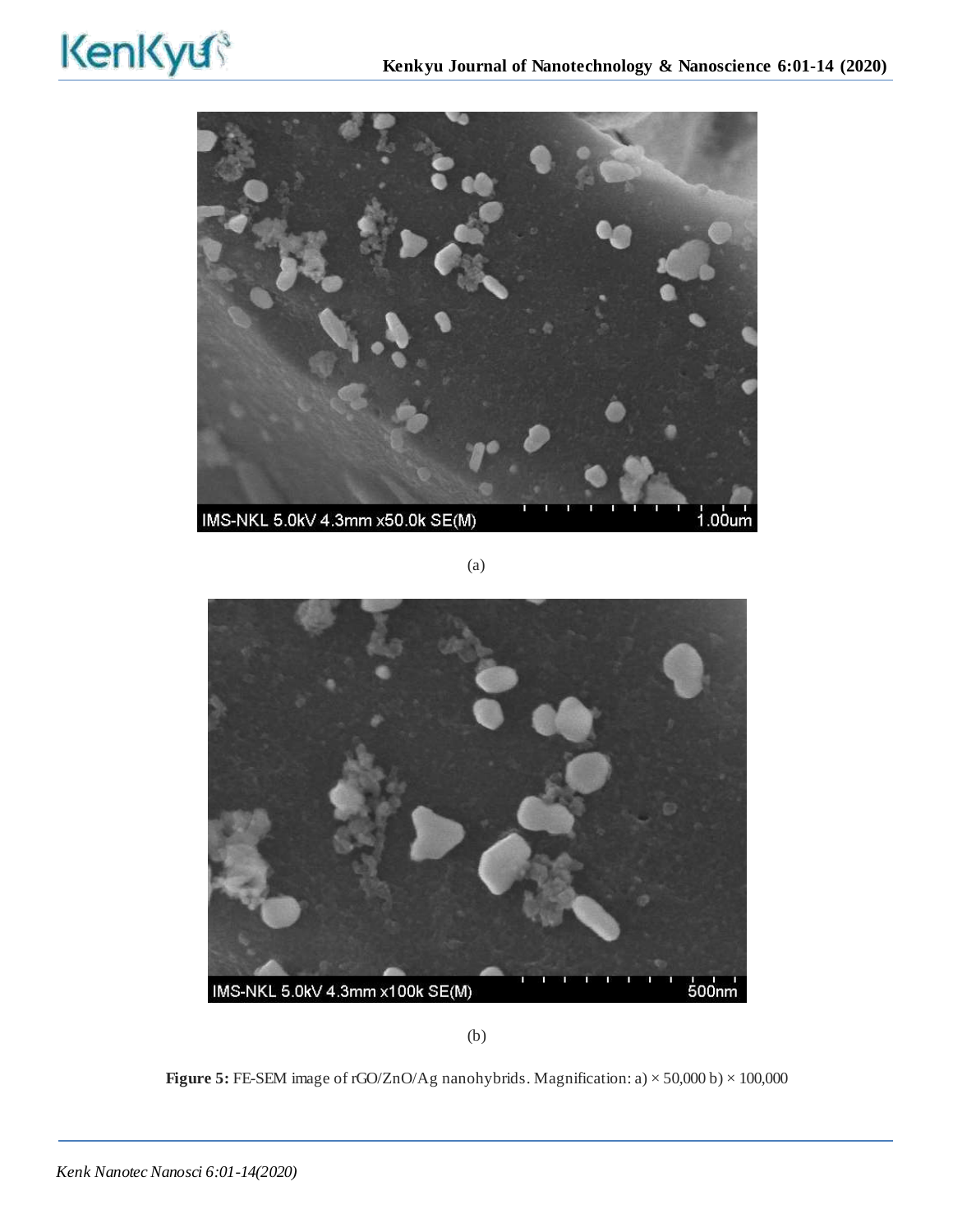



**Figure 6:** EDX result of rGO/ZnO-Ag nanohybrid (sample area: 15×20 µm)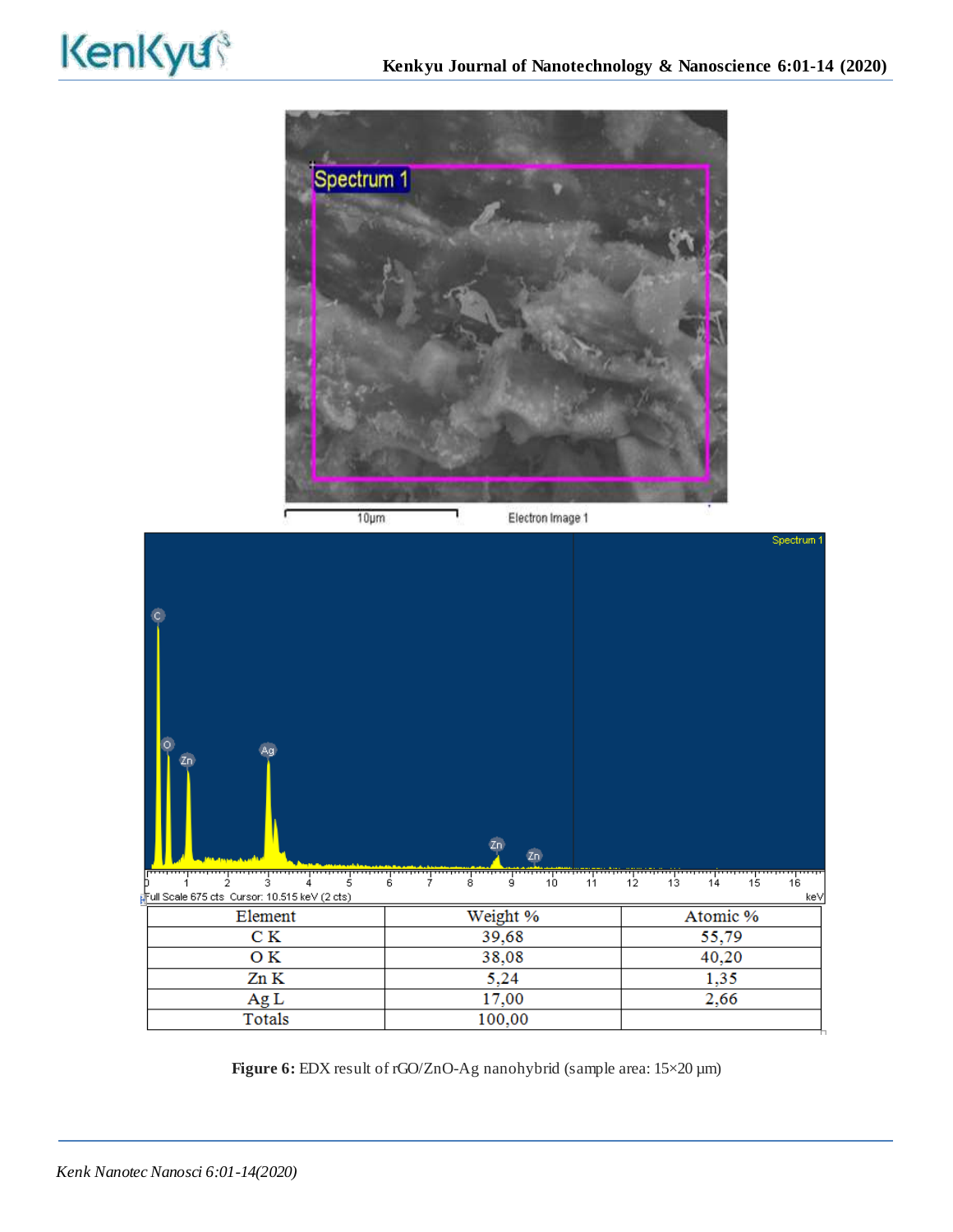

**Figure 7:** UV-visible spectra of ZnO NP and Ag/ZnO nanohybrids dispersed in water

### **3.2. Photocatalytic evaluation**

# **3.2.1. Effect of GO and AgNPs on the photocatalytic efficiency of ZnO NPs**

Figure 8 presents the values of efficiency for photocatalytic reduction of Cr(VI) to Cr(III) when used ZnO, ZnO/Ag and rGO/ZnO/Ag as nanocatalysts, with or without UV light irradiation.

In case of without UV light irradiation, the efficiency in reduction of Cr(IV) is very low  $\langle 3\% \rangle$ , with ZnO/Ag NPs nanohybrid being the highest. These low values of efficiency could be attributed to the absorption of Cr(IV) on the surface of nanomaterials in the solution. In addition, since these 3 samples exposed only in room light (during 20 minutes), this result also indicates that hybridization with AgNPs could enhance slightly the light sensitivity in the visible light region of ZnO [28].

In case of UV light irradiation, the efficiency in reduction of Cr(IV) incresed strongly (upto 70%), with ZnO/Ag NPs nanohybrid being the highest. As seen in Figure 7, hybridization with AgNPs increased the efficiency of ZnO NPs from 8.2 % to 56.6%. Whereas, hybridization with rGO increased the efficiency of ZnO/Ag nanohybrid from 56.6 % to 69.8%.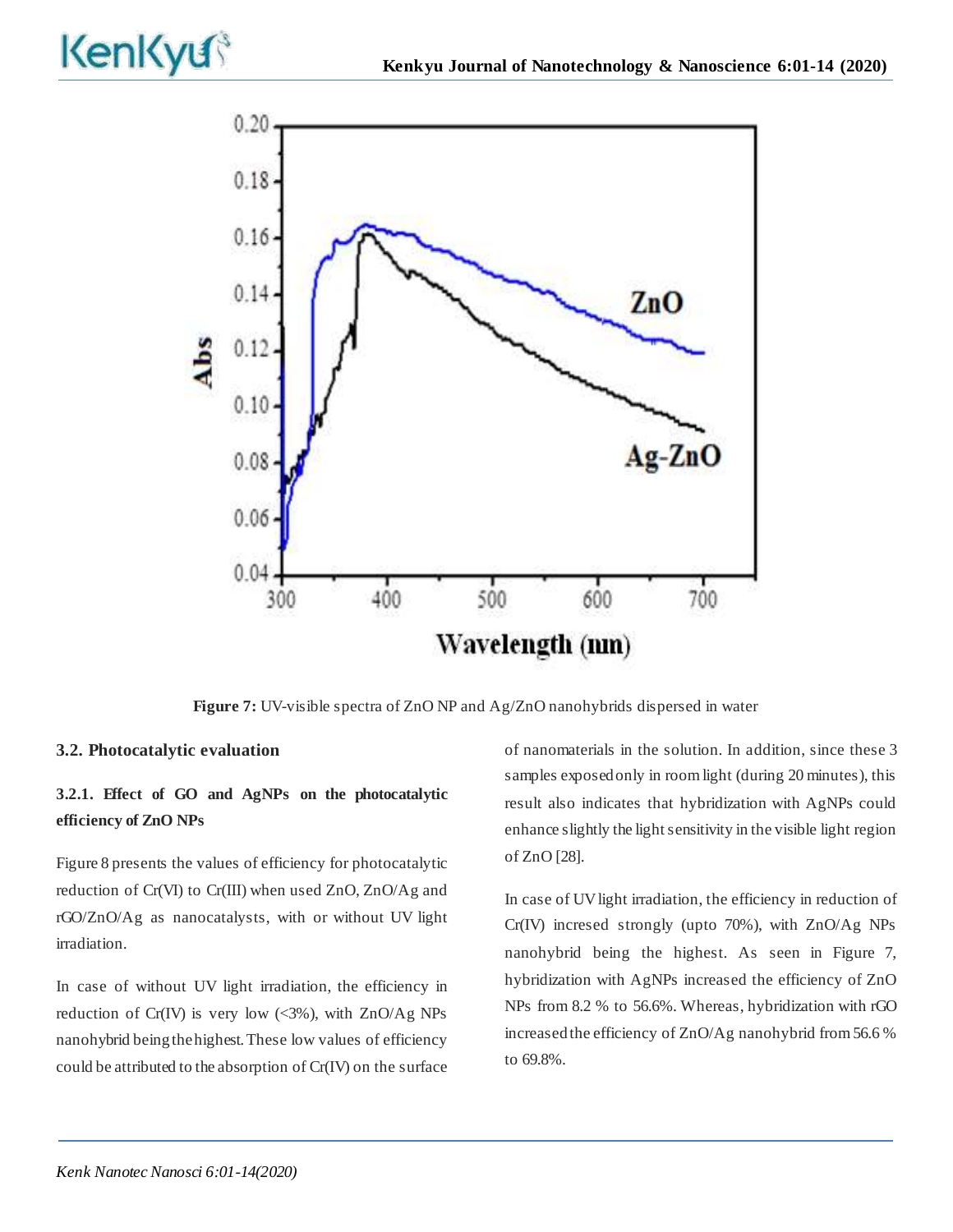



**Figure 8:** Values of efficiency for photocatalytic reduction of Cr(VI) to Cr(III) when used ZnO, ZnO/Ag and rGO/ZnO/Ag as nanocatalysts, with or without UV light irradiation. (Initial Cr(VI): 50 mg/L at pH 7)

# **3.2.2. Effect of pH on the photocatalytic efficiency of rGO/ZnO/Ag nanohybrid**

Since the main component of catalytic materials are ZnO NPs, the rGO/ZnO/Ag nanohybrid is stable only in neutral aqueous solutions (at pH 7). However, as reported in the literature, the Cr(VI) exhibited the different bands for charge transfer absorption in acid and alkaline solutions [29-31]. Thus, in this study, we try to evaluate the effect of pH on the photocatalytic efficiency of rGO/ZnO/Ag nanohybrid.

Figure 9 presents the values the efficiency for photocatalytic reduction of Cr(VI) to Cr(III) when used rGO/ZnO/Ag as nanocatalysts in different pH values, with or without UV light irradiation. As expected, under light irradiation the efficiency

for photocatalytic reduction of Cr(VI) to Cr(III) is higher than without light irradiation, in all 3 solutions of different pH values.

As shown in Figure 9, pH 7 provided a higher efficiency for photocatalytic reduction of Cr(VI) to Cr(III). In pH 10, the newly formed product of,  $Cr(OH)$ <sub>3</sub> could deposite on the surface of nanocatalysts, thus inhibited their photocatalysis. In case of pH 5, Sanchez-Hachair and Hofmann [21] found the shift in the absorption band from 373nm to 350 nm is due to the hydrogen bond responsible for breakage of a double covalent bond between oxygen and the Cr ion. The authors inferred that the photon energy transfer is higher when Cr(VI) species have two double bonds (photon energy transfer in pH 5 would be lower than that of pH 7 and pH 10).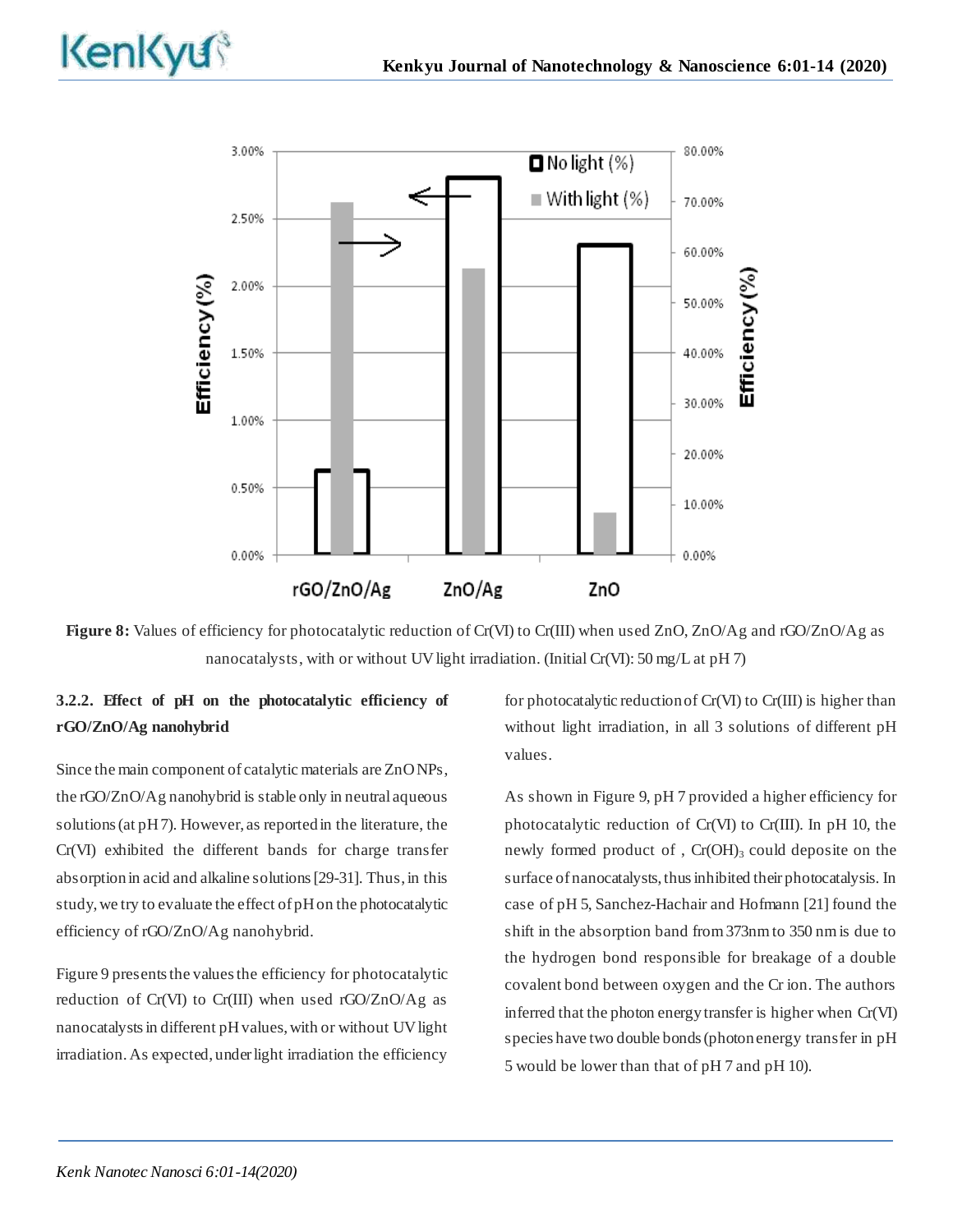

**Figure 9:** Effect of pH on the efficiency for photocatalytic reduction of Cr(VI) to Cr(III) for rGO/ZnO/Ag as nanocatalysts, with or without UV light irradiation. (Initial Cr(VI): 50 mg/L)

# **3.2.3. Effect of Cr(VI) concentration on the photocatalytic efficiency of rGO/ZnO/Ag nanohybrid**

Figure 10 presents the values the efficiency for photocatalytic reduction of Cr(VI) to Cr(III) when used rGO/ZnO/Ag as nanocatalysts in different Cr(VI) initial concentrations (such as 25, 35 and 50 mg/L in the neutral aqueous solution of pH 7).

As can be seen in Figure 10, the lower Cr(VI) concentration (25 mg/L) has a higher efficiency for photocatalytic reduction of Cr(VI) to Cr(III), upto 90% under UV light irradiation. One possible reason is the dispersibility of nanocatalyst in Cr(VI) aqueous solutions.



**Figure 10:**Effect of initial Cr(VI) concentration on the efficiency for photocatalytic reduction of Cr(VI) to Cr(III) for rGO/ZnO/Ag as nanocatalysts, with or without UV light irradiation.  $(pH = 7)$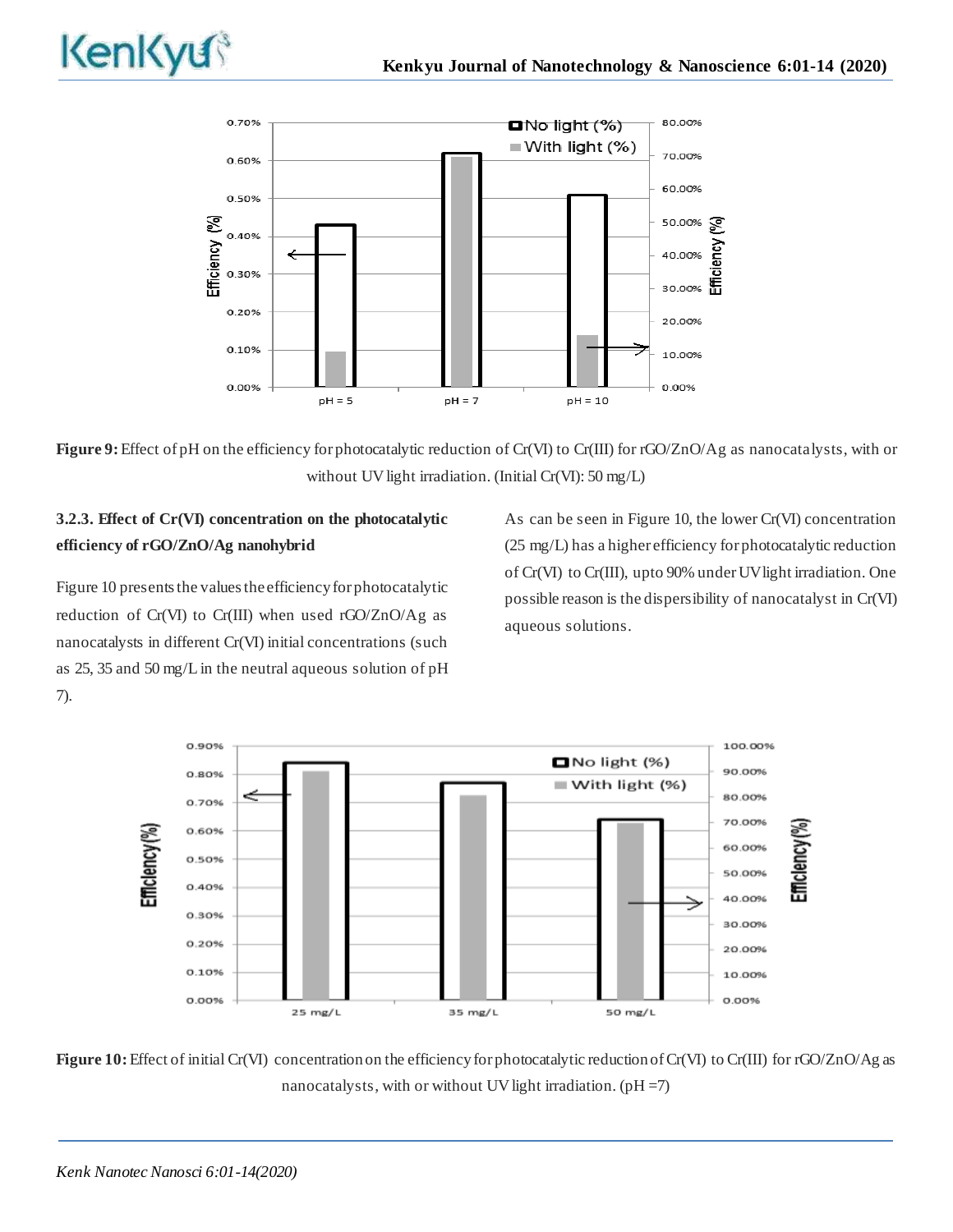## **4. Conclusions**

The main findings of this study are:

- rGO/ZnO/Ag nanohybrid was successfully synthesized
- Under UV light irradiation, the rGO/ZnO/Ag nanohybrid exhibited the higher photocatalytic performance in reduction of Cr(VI) to Cr(III), compared to both ZnO and ZnO/Ag nanocatalysts.
- As compared to the Cr (VI) solution at pH 5 and pH 10, the pH 7 solution provided a higher efficiency for photocatalytic reduction of Cr(VI) to Cr(III), upto 70% with 50 mg/L of Cr(VI).
- The lower Cr(VI) concentration (25 mg/L) has a higher efficiency for photocatalytic reduction of Cr(VI) to Cr(III), upto 90% under UV light irradiation.
- rGO/ZnO/Ag nanohybrid would be the promising nanophotocatalyst for soil and water remediations.

**Acknowledgments:** This work was financially supported by Hanoi University of Industry in Vietnam

## **References**

- 1. H. Gholap, S. Warule, J. Sangshetti, G. Kulkarni, A. Banpurkar, S. Satpute, R. Patil, Hierarchical nanostructures of Au@ZnO: antibacterial and antibiofilm agent, Appl Microbiol Biotechnol, 100 (13) (2016) 5849-5858. doi: 10.1007/s00253-016-7391-1
- 2. Y Tamaki, K Hara, R Katoh, M Tachiya, A Furub Femtosecond visible-to-IR spectroscopy of TiO2 nanocrystalline films: elucidation of the electron mobility before deep trapping. J Phys Chem C, 113 (2009) 11741– 11746
- 3. X. Chen, S.S. Mao, Titanium dioxide nanomaterials: synthesis, properties, modifications and applications, Chem. Rev. 107 (2007) 2891-2959.
- 4. A.Kudo, Y. Miseki, Heterogeneous photocatalyst materials for water splitting, Chem. Soc. Rev. 38 (2009) 253-278
- 5. L. Sun, J. Li, C. Wang, S. Li, Y. Lai, H. Chen, C. Lin, Ultrasound aided photochemical synthesis of Ag loaded TiO2 nanotube arrays to enhance photocatalytic activity, J. Hazard. Mater. 171 (2009) 1045-1050.
- 6. Md. A. A. Mamun, Y. Kusumoto, T. Zannat, S. Md Islam, Synergistic enhanced photocatalytic and photothermal activity of Au@TiO2 nanopellets against human epithelial carcinoma cells, Phys. Chem. Chem. Phys. 13 (2011) 21026-21034.
- 7. S. Sakthivel, M.V. Shankar, M. Palanichamy, B. Arabindoo, D.W. Bahnemann, V.Murugesan, Enhancement of photocatalytic activity by metal deposition:characterisation and photonic efficiency of Pt, Au and Pd deposited on TiO2 catalyst, Water Res. 38 (2004) 3001–3008.
- 8. N. V. Long, N. D. Chien, T. Hayakawa, H. Hirata, G. Lakshminarayana, M. Nogami, The synthesis and characterization of platinum nanoparticles: a method of controlling the size and morphology, Nanotechnology, 21 (2010) 035605, doi:10.1088/0957-4484/21/3/035605
- 9. Bin Zhang, Taojian Fan, Ni Xie, Guohui Nie, Han Zhang, Versatile Applications of Metal Single‐Atom@ 2D Material Nanoplatforms, Advanced Science 6 (21), 1901787, 2019
- 10. Weijia Han, Chen Zang, Zongyu Huang, Han Zhang, Long Ren, Xiang Qi, Jianxin Zhong, Enhanced photocatalytic activities of three-dimensional graphene-based aerogel embedding TiO2 nanoparticles and loading MoS2 nanosheets as Co-catalyst, International journal of hydrogen energy 39 (34), 19502-19512, 2014
- 11. Zongyu Huang, Weijia Han, Hongli Tang, Long Ren, D Sathish Chander, Xiang Qi and Han Zhang, Photoelectrochemical-type sunlight photodetector based on MoS2/graphene heterostructure, 2015 2D Mater. 2 (3) 035011. DOI: https://doi.org/10.1088/2053-1583/2/3/035011
- 12. Ravi Kant Upadhyay, et al., Role of graphene/metal oxide composites as photocatalysts, adsorbents and disinfectants